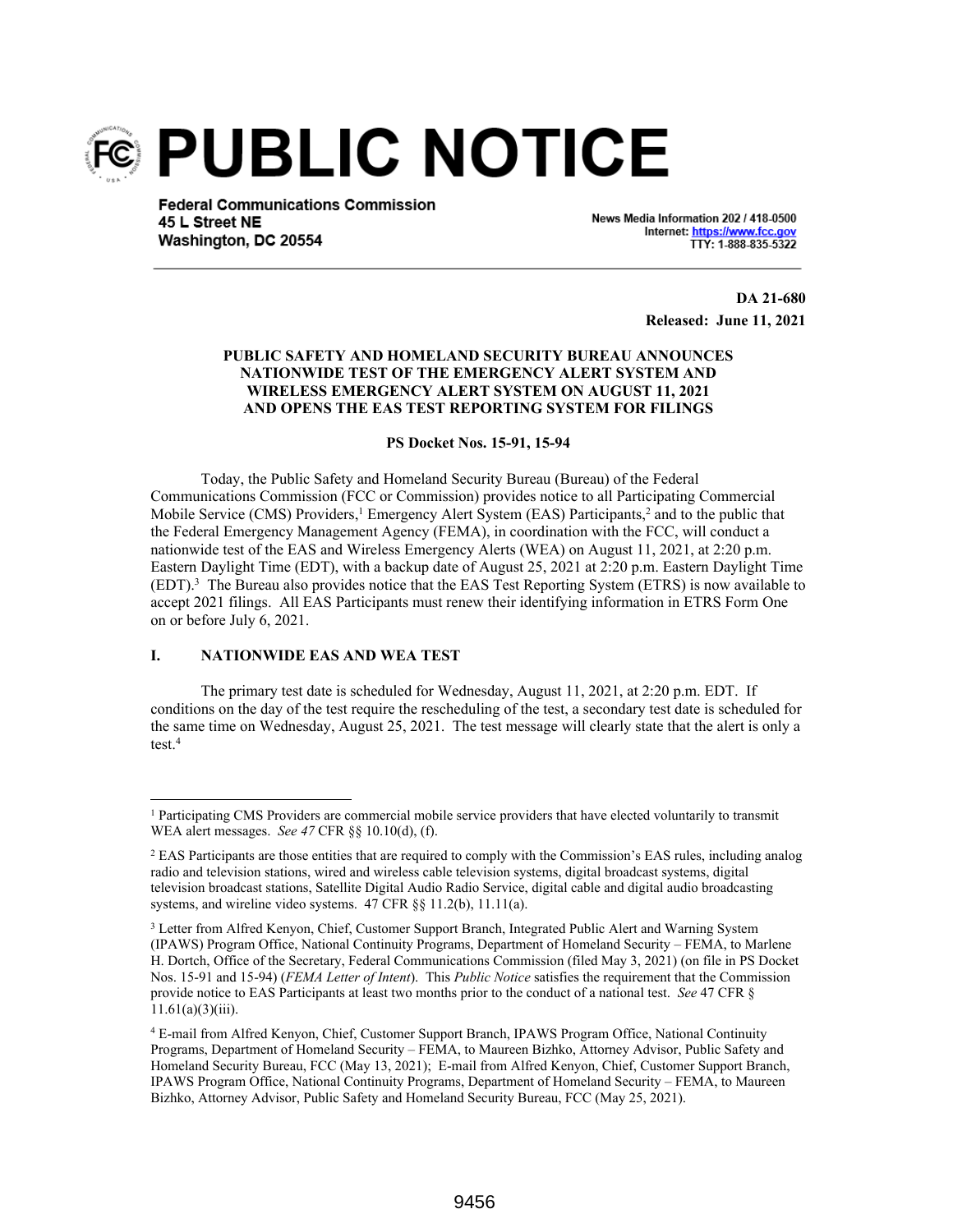FEMA will initiate the WEA portion of the nationwide test using the State/Local WEA Test category. Only those subscribers who have opted in to receive WEA test messages will receive the test message.<sup>5</sup> Participating CMS Providers are required to transmit the State/Local Test message and enable subscribers to opt in to receive it.<sup>6</sup> FEMA will transmit the alert in both English and Spanish.<sup>7</sup>

FEMA will transmit the EAS portion of the nationwide test through a hierarchical, broadcastbased distribution system, otherwise known as the "daisy chain."<sup>8</sup> Because the test will be disseminated in this manner, FEMA indicates that "full message text and multilingual messaging will not be available."<sup>9</sup> According to FEMA, "[t]he intent of conducting the test in this fashion is to determine the capability of the [EAS] to deliver messages to the public in the event that dissemination via internet is not available."<sup>10</sup> Testing the daisy chain will allow the FCC and FEMA to assess whether the national EAS would perform as designed, if activated, and help to ensure the reliability and effectiveness of broadcastbased alerting as part of our national emergency communications infrastructure.

All EAS Participants are required to participate in this nationwide EAS test.<sup>11</sup> The Bureau encourages EAS Participants to take steps, in coordination with their State Emergency Communication Committees, in preparation for this test, such as:

 Ensuring that a copy of the EAS Operating Handbook is located at normal duty positions, or EAS equipment locations, and is otherwise immediately available to operators;<sup>12</sup>

7 FCC, *WEA Enhancements FAQs for Authorized Alert Originators*, https://www.fcc.gov/wireless-emergency-alertenhancements-faqs-authorized-alert-originators (last visited May 21, 2021).

<sup>8</sup> *See Review of the Emergency Alert System*, EB Docket No. 04-296, Sixth Report and Order, 30 FCC Rcd 6520, 6522-23, paras. 4-6 (2015) (*Sixth Report and Order*) (describing EAS architecture). In past years, FEMA has distributed the nationwide EAS test through both the broadcast-based distribution system as well as over the internet using IPAWS. The Commission's rules require EAS Participants to be able to receive alerts from both IPAWS and the broadcast-based distribution system. *See* 47 CFR §§ 11.51(d), 11.56(a).

<sup>9</sup> *See* FEMA Letter of Intent at 1. We note, however, that the alert must comply with the FCC's accessibility requirements and, as such, will include both audio and visual elements as required by the Commission's rules. *See*  47 CFR §§ 11.51(d), (g)(3), (h)(3), (j)(2).

<sup>10</sup> FEMA Letter of Intent at 1.

<sup>5</sup> *See* 47 CFR § 10.350(c)(4). On November 1, 2016, the Commission adopted a Report and Order that amended its rules to permit emergency managers to conduct end-to-end WEA tests to the public to assess how WEA is working within their jurisdictions. *See also Wireless Emergency Alerts; Amendments to Part 11 of the Commission's Rules Regarding the Emergency Alert System*, Report and Order and Further Notice of Proposed Rulemaking, 31 FCC Rcd 11112, 11154-57, paras. 65-68 (2016) (*WEA R&O*). The Commission also required Participating CMS Providers to provide their subscribers with the option to receive State/Local WEA Test messages, whereby subscribers must affirmatively select the option to receive State/Local WEA Test messages. *WEA R&O*, 31 FCC Rcd at 11154-55, para. 65. This is the first time FEMA has initiated a nationwide Wireless Emergency Alert using the State/Local WEA Test category.

<sup>6</sup> *See* 47 CFR §§ 10.350(c)(1)-(4).

<sup>11</sup> *See* 47 CFR § 11.61(a)(3)(i); *Enforcement Bureau Reminds Emergency Alert System (EAS) Participants of Compliance Obligations*, FCC Enforcement Advisory, DA 21-10, January 7, 2021 (*Jan. 2021 EAS Enforcement Advisory*).

<sup>12</sup> *See* 47 CFR § 11.15. A writeable PDF version of the EAS Operating Handbook can be found on the Bureau's web site at https://www.fcc.gov/general/eas-test-reporting-system.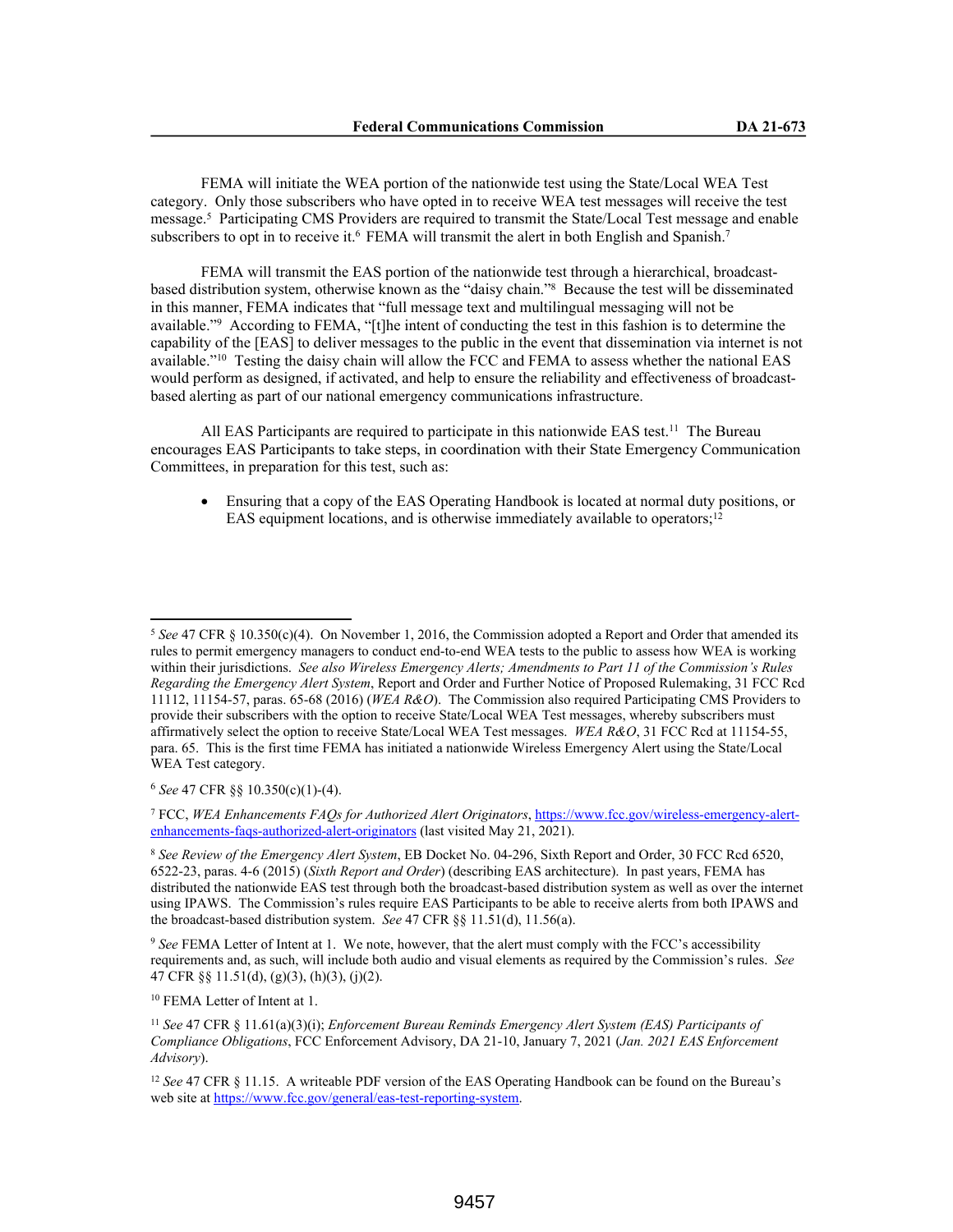- Reviewing the EAS Operating Handbook for the actions to be taken by operators upon receipt of the test alert, and tailoring any actions as necessary that are specific to the EAS Participants' facilities;
- Reviewing their State EAS Plan for monitoring assignments and ensuring that EAS equipment is accurately configured to monitor those sources;<sup>13</sup>
- Ensuring that EAS equipment can receive and process the NPT code,<sup>14</sup> the "six zeroes" national location code, and otherwise operate in compliance with the Commission rules;<sup>15</sup>
- Upgrading EAS equipment software and firmware to the most recent version;<sup>16</sup>
- Manually synchronizing EAS equipment clocks to the official time provided by the National Institute of Standards and Technology<sup>17</sup> if an EAS Participant's equipment does not automatically synchronize to an Internet time source; and
- Reviewing their 2021 ETRS Form One filings to identify and make necessary updates to the information previously provided (see below for more information on ETRS).

Members of the public and interested stakeholder organizations that are in a position to observe test results in their communities can provide useful feedback on the nationwide test, including any problems observed or any complications in the delivery of the EAS message during the nationwide test or any feedback concerning the receipt of or failure to receive the WEA test alert by reporting their observations to the Public Safety Support Center at https://www.fcc.gov/general/public-safety-supportcenter.

# **II. EAS TEST REPORTING SYSTEM AND RELATED DEADLINES**

The ETRS is available to accept filings in connection with the 2021 nationwide test. Pursuant to Section 11.61 of the Commission's rules, EAS Participants must renew their identifying information required by ETRS Form One on a yearly basis.<sup>18</sup> Accordingly, all EAS Participants must complete the 2021 ETRS Form One on or before July 6, 2021. On or before August 12, 2021, EAS Participants must file "day of test" information sought by ETRS Form Two.<sup>19</sup> On or before September 27, 2021, EAS Participants must file the detailed post-test data sought by ETRS Form Three.<sup>20</sup> ETRS Forms Two and Three will become available in the ETRS at the time of initiation of the 2021 nationwide test.

Filers can access ETRS by visiting the ETRS page of the Commission's website at

<sup>17</sup> National Institute of Standards and Technology, The Official NIST US Time, http://www.time.gov.

<sup>18</sup> *See* 47 CFR § 11.61(a)(3)(iv)(A).

<sup>19</sup> *See* 47 CFR § 11.61(a)(3)(iv)(B) (EAS Participants are required to file "day of test" data within 24 hours of any nationwide EAS test or as otherwise required by the Bureau).

<sup>20</sup> *See* 47 CFR § 11.61(a)(3)(iv)(C) (EAS Participants are required to file detailed post-test data within 45 days following a nationwide EAS test).

<sup>13</sup> *See* 47 CFR § 11.52(d)(1) (with respect to EAS messages that are formatted in accordance with the EAS Protocol, EAS Participants must monitor two EAS sources).

<sup>14</sup> *See* 47 CFR § 11.52(e).

<sup>15</sup> *See* 47 CFR § 11.31(f).

<sup>&</sup>lt;sup>16</sup> An EAS Participant's failure to receive or transmit an EAS message during a national test or actual emergency because of an equipment failure may subject the EAS Participant to enforcement action. *See Jan. 2021 EAS Enforcement Advisory*.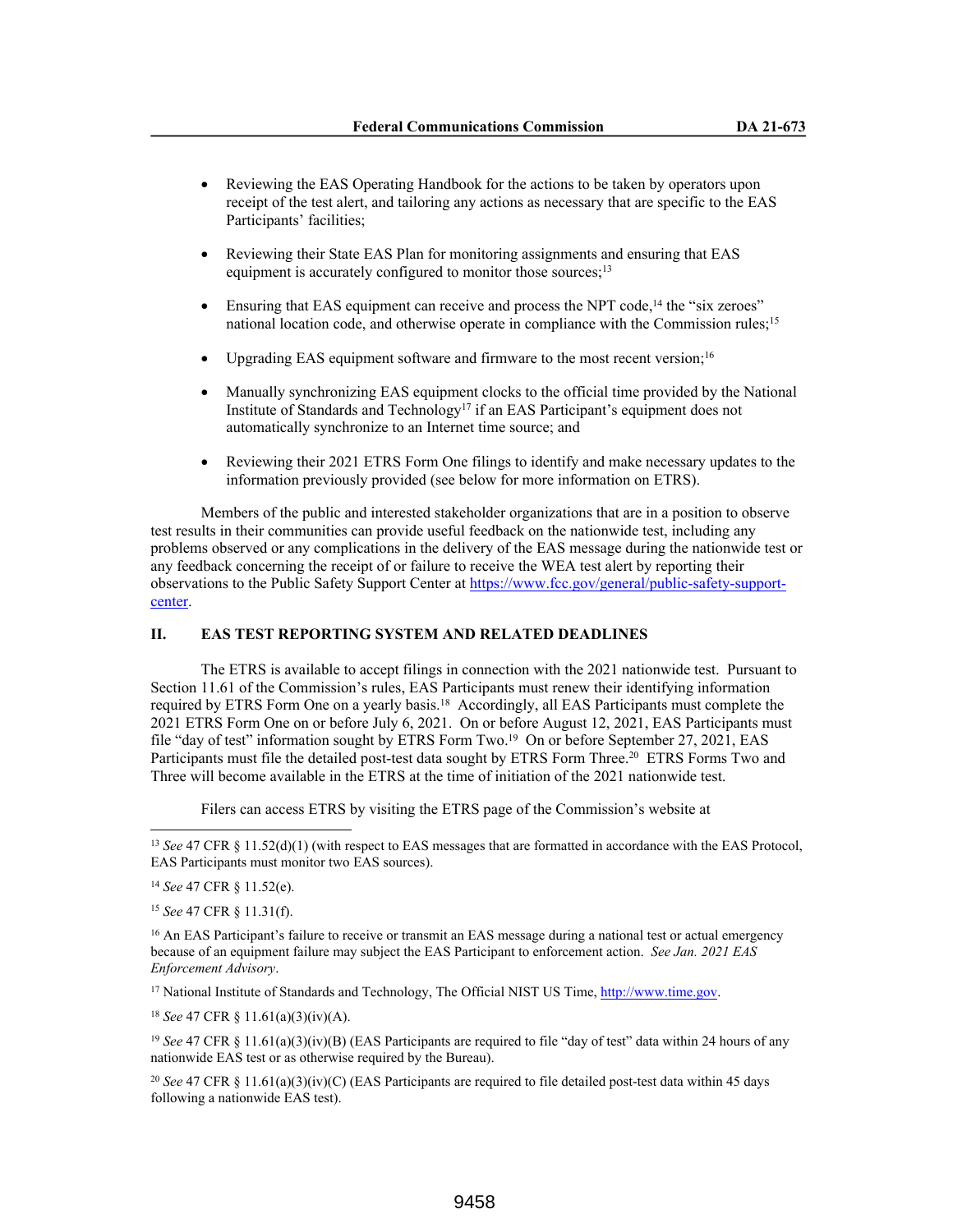https://www.fcc.gov/general/eas-test-reporting-system.<sup>21</sup> Filers must use their registered FCC Username (Username) that is associated with the FCC Registration Numbers (FRNs) for which they will file. Filers that have already created a Username for use with another FCC system may access the ETRS with that Username. Filers that do not remember the password that corresponds with their Username may reset it at https://apps2.fcc.gov/fccUserReg/pages/reset-passwd-identify.htm. Filers that have not previously created a Username may do so by visiting the User Registration System at https://apps2.fcc.gov/fccUserReg/pages/createAccount.htm. Filers can associate their Username to an FRN by logging in at https://apps.fcc.gov/cores/userLogin.do and clicking on the appropriate option. Additional information regarding creating and associating FRNs with a Username can be found on the CORES FAQs page at https://apps.fcc.gov/coresWeb/publicHome.do?faq=true.

All EAS Participants – including Low Power FM stations (LPFM), Class D non-commercial educational FM stations, and EAS Participants that are silent pursuant to a grant of Special Temporary Authority – are required to register and file in ETRS, with the following exceptions:

- Analog and digital low power television (LPTV) stations that operate as television broadcast translator stations are not required to register and file in ETRS.<sup>22</sup>
- FM broadcast booster stations and FM translator stations which entirely rebroadcast the programming of other local FM broadcast stations are not required to register and file in  $ETRS<sup>23</sup>$
- Analog and digital broadcast stations that operate as satellites or repeaters of a hub station (or common studio or control point if there is no hub station) and rebroadcast 100 percent of the programming of the hub station (or common studio or control point) are not required to register and file in ETRS. However, the hub station (or common studio or control point) is required to register and file in ETRS.<sup>24</sup>

Filers can update previously filed forms in ETRS by clicking on the "My Filings" menu option and then clicking on the record for that form. Broadcasters can pre-populate Form One by completing the FRN and Facility ID fields. Cable systems can pre-populate Form One by completing the FRN and Physical System ID (PSID) fields. EAS Participants that pre-populate Form One using a Facility ID number or a PSID number are urged to review their pre-populated data to ensure accuracy. Each EAS Participant should file a separate copy of Form One for each of its EAS decoders, EAS encoders, or units combining such decoder and encoder functions. For example, if an individual is filing for a broadcaster (or cable headend) that uses two units combining decoder and encoder functions, that individual should file two copies of Form One. EAS Participants are urged to review Form One as soon as possible to allow sufficient time for possible corrections. EAS Participants are allowed thirty days after submission (i.e., on or before August 5, 2021) to submit any updates or corrections to their 2021 Form One filings.<sup>25</sup>

# **III. FURTHER INFORMATION**

For further information regarding the nationwide EAS test, contact Maureen Bizhko, Attorney Advisor, Policy and Licensing Division, Public Safety and Homeland Security Bureau, at (202) 418-0011

<sup>21</sup> Instructional videos regarding registration and completion of the ETRS Form One are also available on the ETRS website.

<sup>22</sup> *See* 47 CFR § 11.11(b).

<sup>23</sup> *See id.*

<sup>24</sup> *See id.*

<sup>25</sup> *See Sixth Report and Order*, 30 FCC Rcd at 6532-33, para. 27 (EAS Participants are allowed thirty days after submission of all ETRS forms to review their filings and to correct errors).